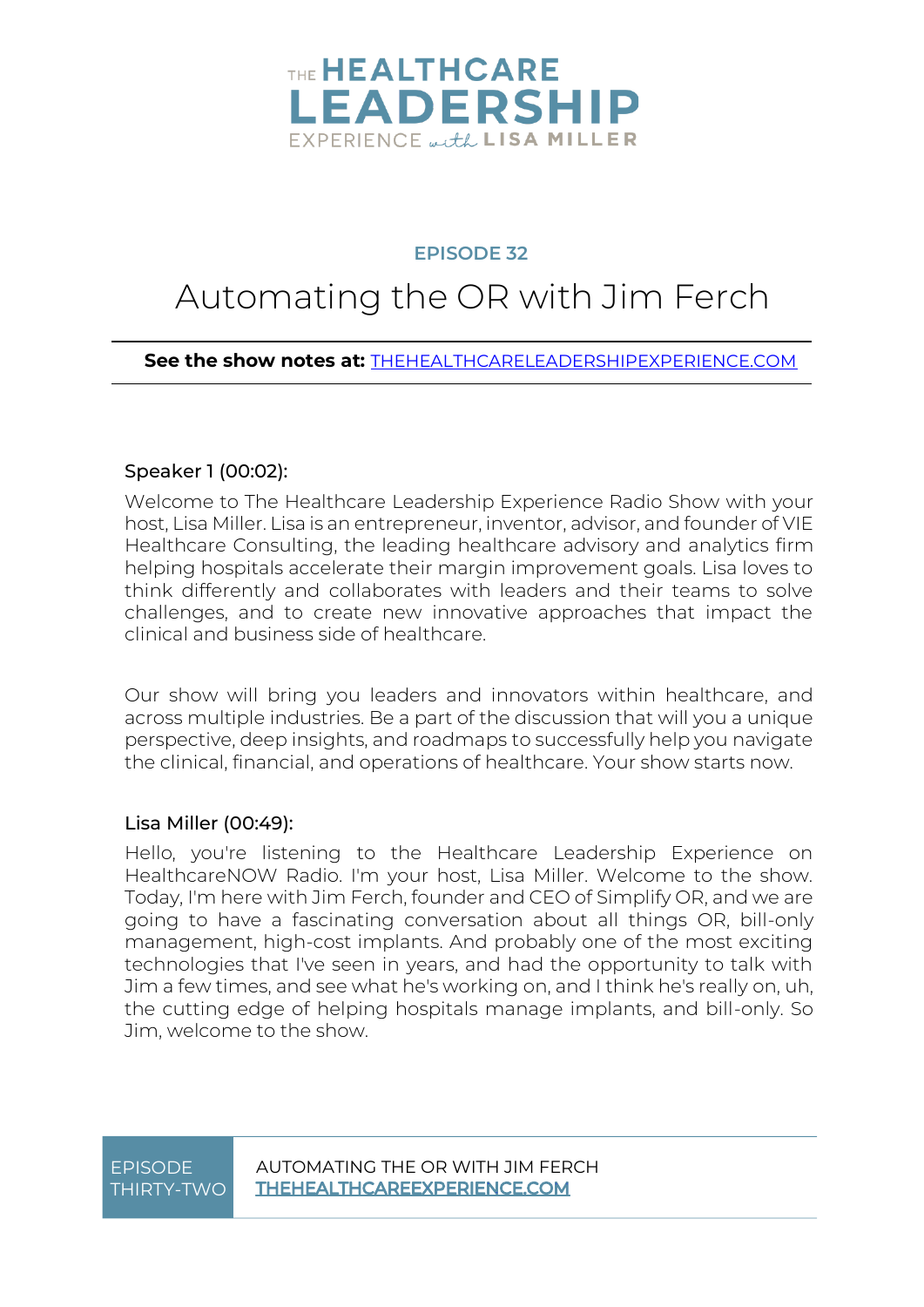

#### Jim Ferch [\(01:34\)](https://www.rev.com/transcript-editor/Edit?token=WdANI6oSipNWd5W_2dW5jjMw97j6AEvrz33dMvVA9JQkYWJ7RP6mc0ZPxdC3k0HhfZNcnwr_Rn12a2m8dmka6hqkCdI&loadFrom=DocumentDeeplink&ts=94.5):

Thank you, Lisa, I appreciate your time today.

#### Lisa Miller [\(01:36\)](https://www.rev.com/transcript-editor/Edit?token=CzpUZyaP7X7ADOedR5tLYFsSw3C7UAEZe9V37GkVa44Lv0ukWkp9iVJlvTi5BO8azC04TXAYFIBaStJaNBb7LljXxOM&loadFrom=DocumentDeeplink&ts=96.49):

Great. So, I think how we can kick this off is if you can tell everyone about who you are, like your career journey, which I think... When I learned about you, was so interesting because I think it's just a combination of your excareer, your experiences that really led you to develop such an important piece of technology that's part of some great services to, uh, the ORs and for hospitals throughout the country. So can you share your career journey with us?

#### Jim Ferch [\(02:08\)](https://www.rev.com/transcript-editor/Edit?token=fYtKmMGo39rFJIEYbb-nIUeRlqDdldRK-1aaMdnTqendw-nUDGzOLqPrk4MCNrKvdQ7fXQiA4264dmCE6V_yEA74G14&loadFrom=DocumentDeeplink&ts=128):

I sure can. So, wanna date myself a little bit here, Lisa. Do you remember the dictation tank line by Dictaphone?

#### Lisa Miller [\(02:14\)](https://www.rev.com/transcript-editor/Edit?token=j_YSwkJ0z2_MyzVpUW5pR1jOYwwI5DvayXToiZcAcRsMhEPu4b2RzqKGUDxUSOntEhZrjnY6bIdyrDJom6qSLC7ElVc&loadFrom=DocumentDeeplink&ts=134.43):

(laughs) Yes, I do. (laughs)

#### Jim Ferch [\(02:16\)](https://www.rev.com/transcript-editor/Edit?token=vPPs_wte9yk8R4GKZ0DhNmKRUcQQRjPkjeN6UiWt_rwRH36-9_CoeKoyIsX6DlogpD8xS3e8UJiyFiy0LnhC7lBtcoY&loadFrom=DocumentDeeplink&ts=136.9):

I used to be the production planner for that in Melbourne, Florida. And, uh, there's where I really started my lean/supply chain journey and really developed just-in-time techniques for manufacturing the, the tank line for Dictaphone there. From there, I moved over to Rockwell Collins, and I bought custom logic semi-conductors. And I thought "great, I'm moving into purchasing, this is high tech." And when I got into purchasing they batch, uh, remember AS400?

#### Lisa Miller [\(02:43\)](https://www.rev.com/transcript-editor/Edit?token=cWFZ4gPj14YrZfTlfZysybQHcVSVCAmPkjqRDcZyRqlhsp5iBtkejkbJ8e1RDAObD3Tn20CNDNE7WDN7dz24ZKxbZ-4&loadFrom=DocumentDeeplink&ts=163.96):

Yes, I do.

#### Jim Ferch [\(02:45\)](https://www.rev.com/transcript-editor/Edit?token=q1zNn1gD-uLfbBnLYI6j3rFCzQ7wz_As9G3wjGaXiFeEHAlu3_-l1x8At2UA1-VJUkvrViuV6ru4qvfBoFntOwrGymQ&loadFrom=DocumentDeeplink&ts=165.3):

Weekly we batch our AS400 for purchase requisitions. So on Monday morning, everybody got a stack about a foot thick of requisitions triplicate,

| <b>FPISODE</b> | AUTOMATING THE OR WITH JIM FFRCH   |
|----------------|------------------------------------|
| THIRTY-TWO I   | <b>THEHEALTHCAREEXPERIENCE.COM</b> |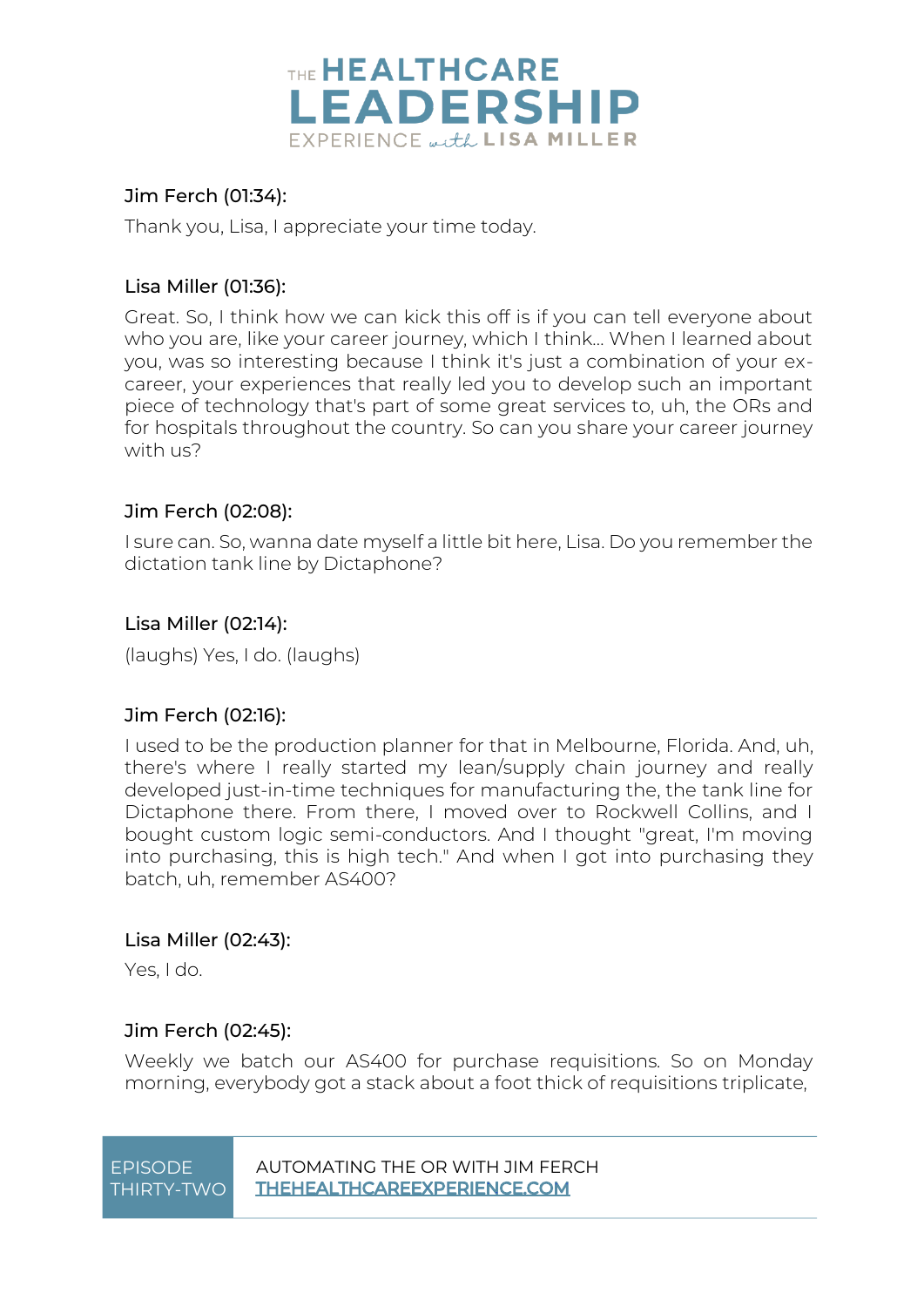

and the goal was to either place them or canceling by weekend. So I thought as a custom logic buyer, that's not what I wanted to do. So I took home the AS400 basic programming logic book and taught myself how to code on AS400, and in three, three months, I automated my purchasing process. So when I came in Monday morning, I had one slip of paper on my desk instead of a stack of foot thick. That really had a couple exceptions I had to fix in the item master file for SOS Out and I was done purchasing by like 8:30 on Monday morning.

#### Jim Ferch [\(03:25\)](https://www.rev.com/transcript-editor/Edit?token=pahpSHrwmzL_3JgjuqucLMnE8ftVqwpnTJR_5E2fFLgIPbH-RlMrIUzeywarAYLqoKpKwc_SZzBSkmRxxQXPlVc04Lg&loadFrom=DocumentDeeplink&ts=205.51):

So from there, I moved into another industry, aftermarket automotive, up in Northern Alabama. And we went from a push system to a pull system on SAP and my supply base through to my distribution centers. We had two distribution centers where we pushed out about \$180 million annually, in aftermarket automotive parts. I developed a, uh, Demand-Driven Scheduling module. So all the work centers, we knew what the demand was, we knew what our average throughput was, and the supervisors could walk around the shop and the... Allocate employees were needed, and, uh, that really helped, uh, show visibility of the demand on the pole system.

#### Jim Ferch [\(04:03\)](https://www.rev.com/transcript-editor/Edit?token=JQsc46BI0Y3-zvoBfbKISan30nxNZ-ozAJZTm1vSfTh9HgKSJgTG03ufDz0pfJLkwb2WQd5ma_P85ZDc5iS2FpcyL4w&loadFrom=DocumentDeeplink&ts=243.61):

From there, I moved into Rexnord, I was a corporate supply chain guy with a team of, of five individuals, uh, Six Sigma lean guys, and we went out and took March of quality delivery and cost improve processes for the Rexnord facilities. And, uh, we implemented a software there that, uh, streamlined the order-to-manufacture process, which I thought was great because it really just streamlined everything and made it nice and smooth. And that's where I started actually looking at healthcare and I moved in to, uh, purchasing role director of supply chain for a health care system in Northern Alabama. That's where I really started to understand the procurement side of health care if you will, you know we have GPOs where we manage our contracts for med surge supplies. A lot of IDMs and, um, hospital networks out there manage their implant contracts independent perhaps of those contracts. But I think a main sticker for everybody, or a pain point for everybody, Lisa, is how we document implant cases.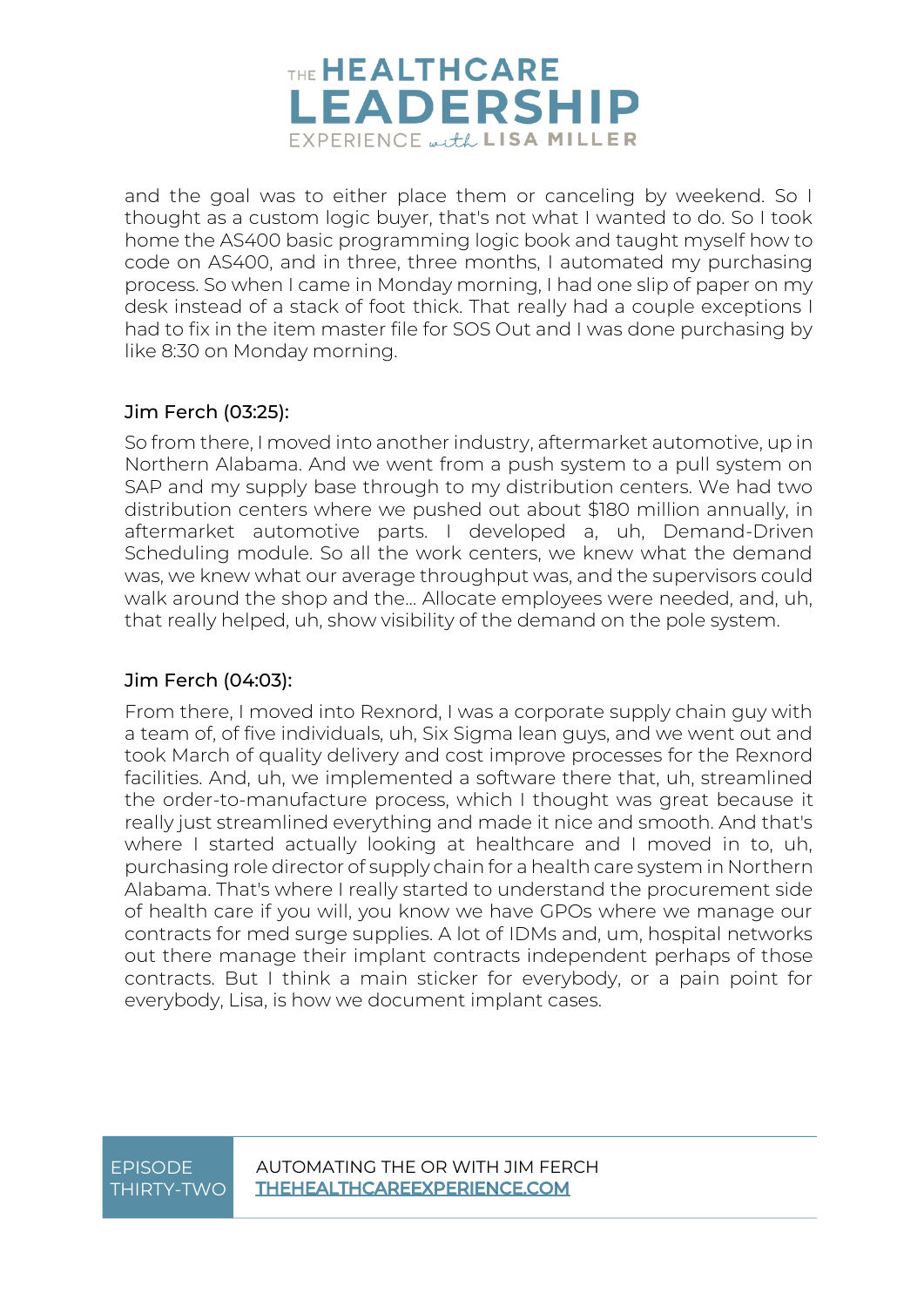

#### Lisa Miller [\(05:08\)](https://www.rev.com/transcript-editor/Edit?token=fPmp5EzmmGROGItvNmM-XGz4AoEDLtfNHhAH5_Veu_PM-thIYxIFvQ1rmnTRxBZHGK3LBKdWpJrKKVyYOKEcBI2DP2Q&loadFrom=DocumentDeeplink&ts=308.34):

So I just want to take a step back for a minute, because this is such the classic case of intrapreneurship. And, and it's a topic that I really love, because there's so many entrepreneurs within organizations that really move their organization to a next level, whether for process, or ensuring any kind of leakage. And these, these are the kind of things that we want to encourage people to do to be entrepreneurs to, but to do that in organization. And later on this year, we're going to be doing a larger segment on intrapreneurship, which I think the innovation and creativity, and the willingness of leadership to say, "here's some money, go through some of your challenges and create some things," I think, could have some of the biggest gains for hospitals.

#### Lisa Miller [\(05:58\)](https://www.rev.com/transcript-editor/Edit?token=p8brWE2E7uavf4MdyYDv94LWnc8OU9n6Q928oLbakDkZuyYDeuENouTYpMfg0xQXgjo7NGrzzEZrN0dg_s0_uZ5cmgI&loadFrom=DocumentDeeplink&ts=358.09):

So I just love your story because you are true, you are an intrapreneur. And obviously, you're an entrepreneur as well, but entrepreneurs solve problems and challenges and you've just, it's so fascinating that every place you've been, you've been able to see a bottleneck, you've been able to see a manual process. Things that take so much time that are tactical, not strategic, and, and figure out a way, using technology and smart processes to like, you know, instead of spending days, you've shrunk it to hours. And that's what we want to do we want, and we want to encourage our people who are on the front lines to do that as well. So this is why I was so excited today, and the OR is a passion of mine, high-cost implants bill-only. That's the work that we work in day in and day out, helping our hospitals save money, it's an enormous pain point. So why did you start or why did you build, Simplify OR? If you can kind of go through your story about you know why? And maybe just roll right into what is Simplify OR? What, why that solution is different and unique and can help hospitals?

#### Jim Ferch [\(07:07\)](https://www.rev.com/transcript-editor/Edit?token=nbkrU9ODMZd7Qpy4FS24wwOp1Yon3rW19-51A-s6DUQWKxCew1FpyjVUNhAATqWc2YDTzc3HPjjh3vdt29xg0yOKEQY&loadFrom=DocumentDeeplink&ts=427):

Yeah, yeah great question. Thank you. So like I said, I was supply chain director at a health care system for about 13 years. Daily, we had issues relative to chasing charge numbers, cases being done outside of implant contract costs, and just daily conversations trying to get PO's back to vendor reps. And the process is very, very fragmented and siloed. We have materials management systems in healthcare, we have electronic medical records in healthcare, we have implant vendor contracts. And today, none of those are

## THIRTY-TWO

EPISODE AUTOMATING THE OR WITH JIM FERCH **THEHEALTHCAREEXPERIENCE.COM**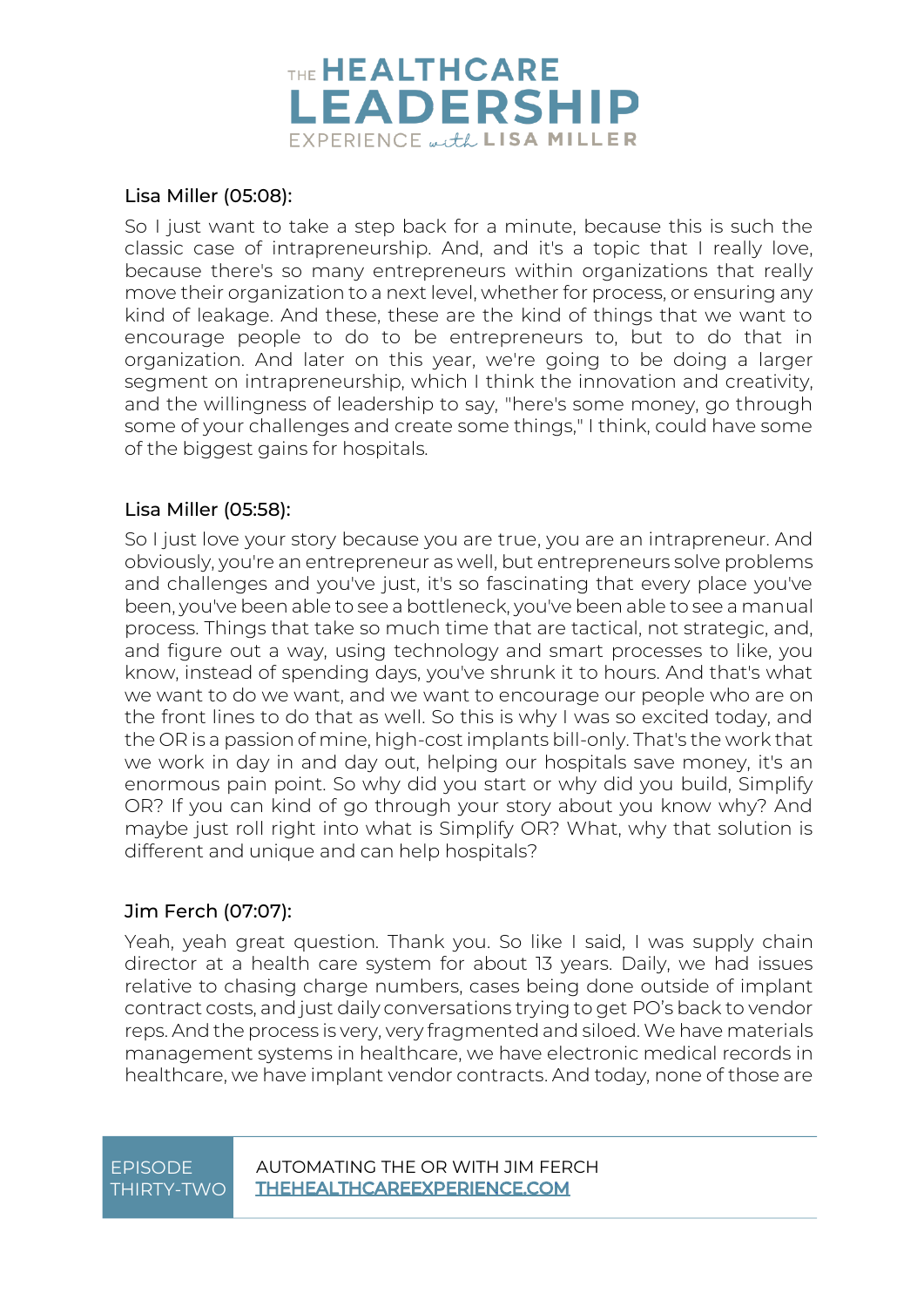

connected, Lisa. They're all siloed systems, so when I... You know, from my background, I looked at that process, and then I went to the marketplace trying to find something that solved the interoperability problems that we have between implant vendor contracts, materials management systems, and EMRs.

#### Jim Ferch [\(08:02\)](https://www.rev.com/transcript-editor/Edit?token=7oTceE27yIT0KQRLMi7YM2WRUDU-o0PYOTtLCHCCEN507ry5A1jDAkUI8g23zTM_xZRKxXQ2eQVW6UFr1Z9kDZPPFKU&loadFrom=DocumentDeeplink&ts=482.05):

And there were some fragmented software solutions out there, but they didn't solve the whole problem. And I think I have a unique experience on it, Lisa. I'm not a domain expert in health care, but I, I think of myself as a domain expert, relative to implant documentation and implant revenue streams. So, taking my, uh, software background and, and loving to automate things, I looked at the implant documentation and implant revenue stream and automated it. So in today's world, in a Value Stream Map in today's world, if that implant is not on contract, not in the item master, not in the charge master file, that can be up to 23 touch points between three departments and five individuals that really have to look at that piece of paper to get it right for that implant case, okay?

#### Jim Ferch [\(08:55\)](https://www.rev.com/transcript-editor/Edit?token=SIq4iTMo25CN8RPojyilsSU82fytj-p9dHxvM3Ntj_CpLEm5FqGOk3i9AfjzxiVpPgNhQIYO5AffMq93WzFFDw-5aA8&loadFrom=DocumentDeeplink&ts=535.95):

Now the deal is with implants is they're very, very, uh, random usage. You know, tip, it's not any, uh, preference card. These items are used randomly to fix you know, if it's a broken bone or if it's a new replacement, or even over in the cath lab, if it's a pacemaker or an ICD or a stent or a wire, or, uh, you know, in women's center for certain implants. So, when I looked at the process today, and hospitals spend between I think 65% and 75% of their expenses go towards implants. Again, whether it's in the cath lab, the OR, the women's center, and it's managed on slips of paper with stickers.

#### Jim Ferch [\(09:36\)](https://www.rev.com/transcript-editor/Edit?token=LoLEXtbqV2Chw4Nm2Va3LiGSX0kT2PFnliEohwMf3Q01rejvID-hPh22lMas2r9-3gMO3rFomHyHOVnDJ_UO25sql2c&loadFrom=DocumentDeeplink&ts=576.33):

So you know, when a case is completed, a circulating nurse takes those stickers who runs over to the computer and in the OR, that was... The case was just completed, and documents the charting information for those implants for that patient account. Then she takes that slip of paper, and she puts it in the inbox for the charge nurse of that OR. Now if you go and look at the inbox for that charge nurse, typically it's, it's thick with implant documentation that needs to be completed. The problem the charge nurse has is, when she gets that implant right up, she needs to look in the charge

# THIRTY-TWO

EPISODE AUTOMATING THE OR WITH JIM FERCH **THEHEALTHCAREEXPERIENCE.COM**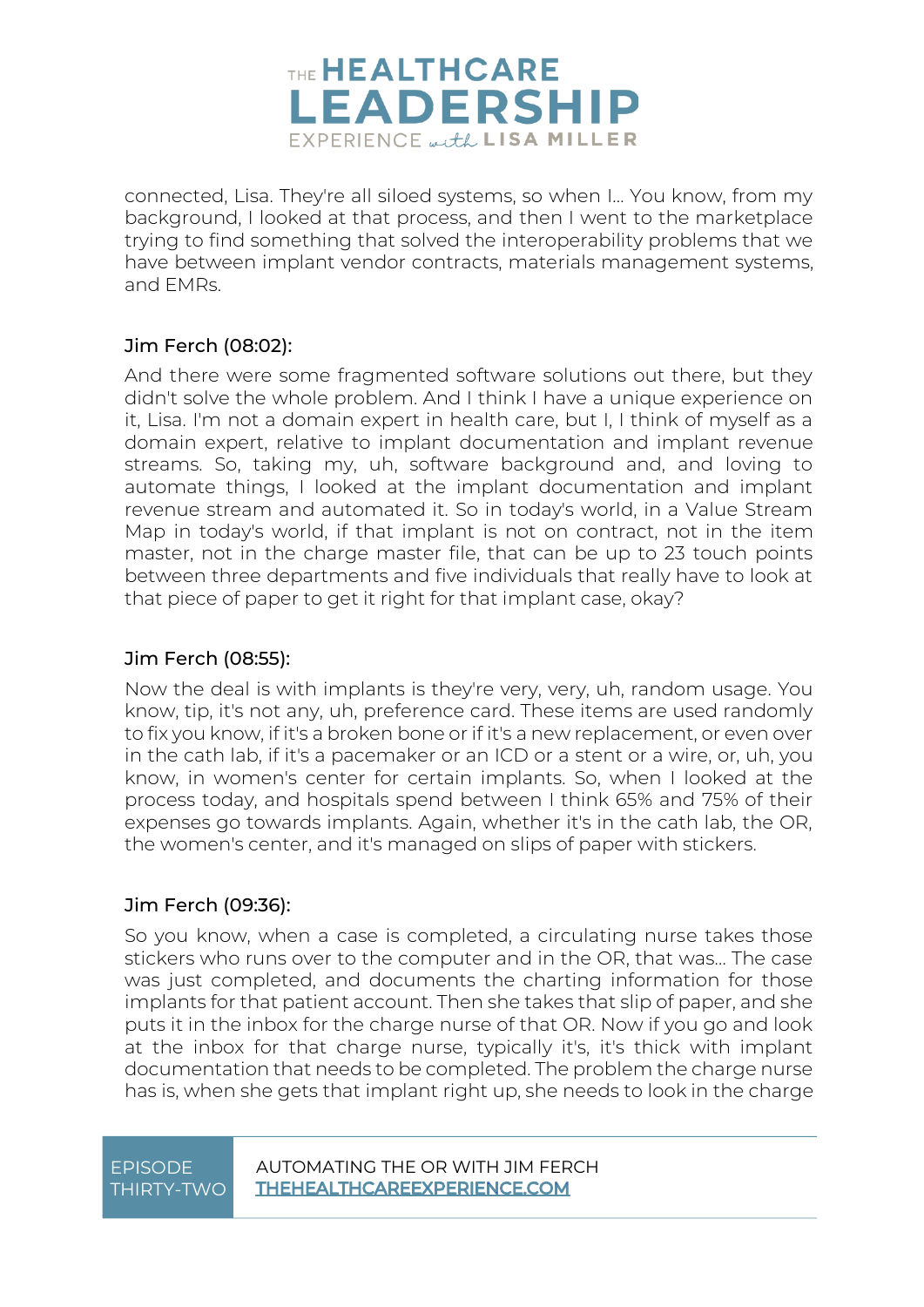

master file, find the right charge number for that implant, click on it, to charge that patient correctly. And that's just one big task, you know, for the charging us to go through that process.

#### Jim Ferch [\(10:24\)](https://www.rev.com/transcript-editor/Edit?token=di1wwh7GMYD-OLC57ZVwzVLncQ_liBfApmtkVleJeg1gMfyjAQVy6zw1bYPnmUIbd5X4sQ0SF5pPvw-u5eM9s2HSxrQ&loadFrom=DocumentDeeplink&ts=624.93):

Now, when that piece of paper, that implant write-up makes it over to purchasing, purchasing needs to review that manual piece of paper with those stickers, and identify in the contract the right contract pricing to be able to then create a PO in the Materials Management System. So, I talked about, you know, 23 touch points between three departments, and really four or five people need to touch that piece of paper to get it right every time. What my process does, or what my platform does is we've automated all those processes. So all those manual touch points, we've created logic in the back-end of our web application for that hospital.

#### Jim Ferch [\(11:01\)](https://www.rev.com/transcript-editor/Edit?token=fHSLAihQlyAsnizw04rk-cikGavvAcE5FEkh4QjglnEeOfXMMxxY3H9ylGTwykg3ntePpDx-GNA6HVpah2qVYqDHmdE&loadFrom=DocumentDeeplink&ts=661.74):

So literally, when the circulating nurse in the room, taps "approve" on the app, we've automated all those manual touch points, to be able to then take that information and automatically update the patient account charges, automatically update the patient account chart, and automatically create appeal in the hospital's materials management system. So pending the level of automation that, that provider wants to get to, we can automate the complete process for them now. And I think my domain experience as a supply chain guy at a healthcare system, I saw all the pain points every day that everybody had — patient financial services, circulating nurses, charge nurses, our OR directors, certainly my CFO, Patient Financial Services, the vendor reps that have to chase POs at the end of the case, and the, the contracts person in a, in purchasing. So I've taken a, a really cumbersome manual silo process, that created interoperability between, uh, implant vendor contracts, the materials management system for that healthcare system, and the EMR for the healthcare system to completely automate implant documentation for them.

#### Lisa Miller [\(12:13\)](https://www.rev.com/transcript-editor/Edit?token=kIV6XsBDUzq3N8U1hW8oBMNmLmYfi3U9ObtkQ3g0wlhJlPA2WSfqfGHCSbFQukWQvbGFVhlAXrPsXLFGZIJ7Jn4FzaQ&loadFrom=DocumentDeeplink&ts=733.86):

So I'm going to jump in for a minute, because you've said so many amazing things. And I've had, again, the opportunity to kind of talk through what you're working on. And I think there's a couple of aspects to this, because I actually don't know if the C Suite CFOs know how many problems exist with

| <b>EPISODE</b> | Δ |
|----------------|---|
| THIRTY-TWO     |   |

EPISODE AUTOMATING THE OR WITH JIM FERCH **HEHEALTHCAREEXPERIENCE.COM**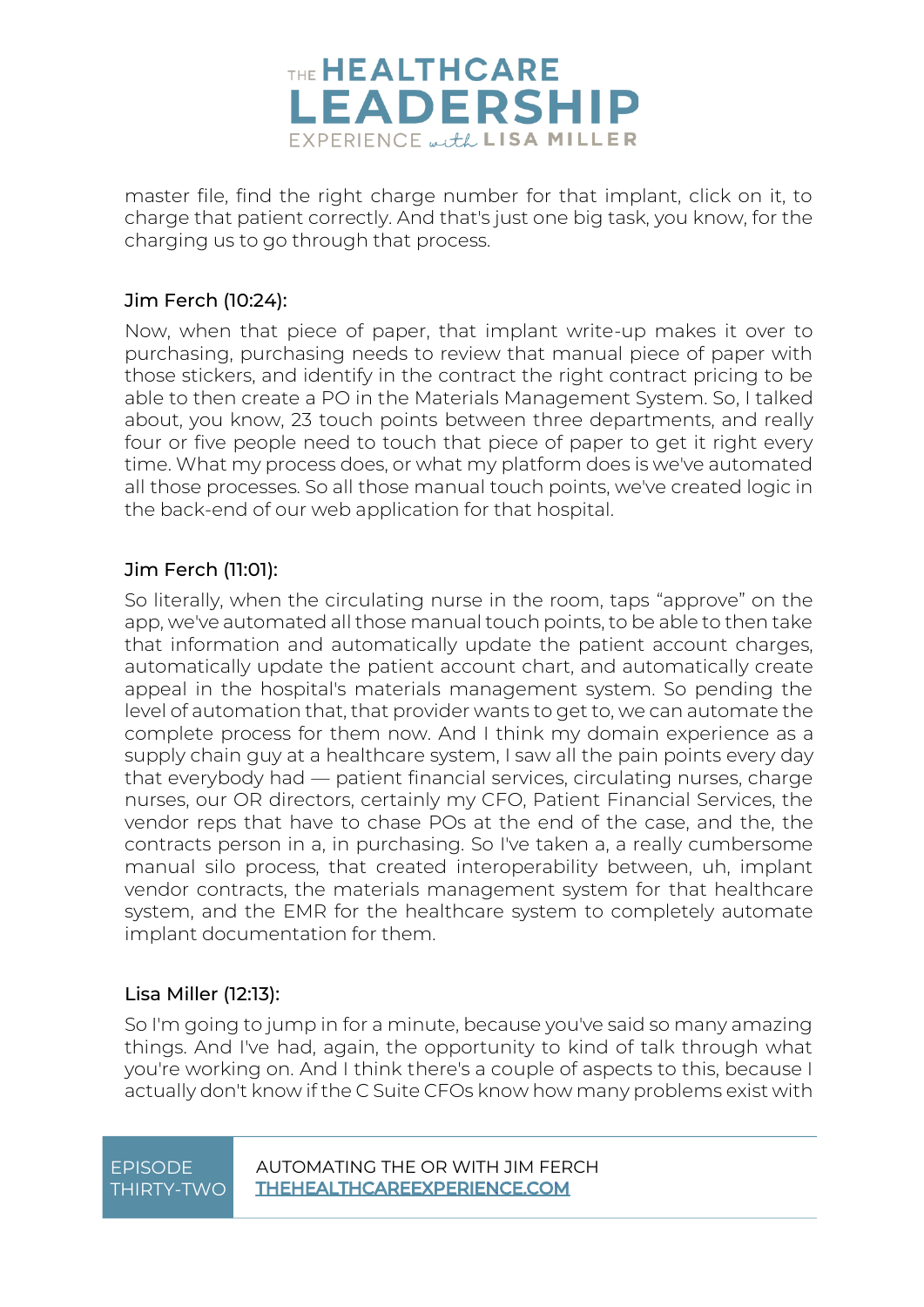

this bill-only management process. And I think they probably heard, you know, there's some, some things going on, and, and maybe discussions about how, you know, it's being worked on, it's covered, no we've got systems in place to ensure charge capture. There's ways to kind of audit that and review it, but there's a couple of things going on.

#### Lisa Miller [\(12:51\)](https://www.rev.com/transcript-editor/Edit?token=x771otmt7ARJHWeWoPseQGC1ebWZuMwdBYrTXU4wnSdxOEL4xy6uudIHFroRoe5CHtNsU_t7SINCJnzu1vl86qCngas&loadFrom=DocumentDeeplink&ts=771.87):

One is anything that's this manual that has 23 touch points it's going to have errors. It's going to have issues, leakage, some problems, that's just human nature, we can't have that much manual processes and just not have issues. And second is I- I actually think the problem whenever we're working in a hospital is much bigger than what is thought of from the C Suite or from leadership. And whether that's, you know, miscellaneous coding in the CDM for new items, if you've got capitated implants, and some of those implants may or may not be used in a case, how do you track them. Off contract spend… You talked a lot about it, we talked a lot about it, is a huge problem.

#### Lisa Miller [\(13:35\)](https://www.rev.com/transcript-editor/Edit?token=oeQSi7GfCa09GgkAOTVJasIP2pSuwbCnVq4htnGe4ayOq3XG9BxKsVjJV1LTCnNGdaeQAqlkULGEJ1iHvhQu1tX9vyA&loadFrom=DocumentDeeplink&ts=815.84):

You know, if I'm walking into 2022, and I'm a CFO, and I've got to pull some levers to see what's the biggest lever for margin improvement, I'm going right to the OR, I'm going right to my implants to this 55% to 65% of my expenses, and I am tightening up that process. I'm tightening up the costs, the process for charge capture, everything you're going to be speaking about in more detail. I... That would be my number one place.

#### Lisa Miller [\(14:03\)](https://www.rev.com/transcript-editor/Edit?token=epBI4ipLO60o8xk5LOoTNPB2aZxsATE2ne3UWEaPV98RyeXRJnG-4JxREvEoDj_z_nEj2ULHDD-wmmzmXHfymGInjjk&loadFrom=DocumentDeeplink&ts=843.59):

So if you're just tuning in, you're listening to The Healthcare Leadership Experience Radio Show on Healthcare Now Radio, and I'm Lisa Miller, your host. Today I'm joined with Jim Ferch, he is the founder and CEO of Simplify OR. We're having a great conversation about OR processes and bill-only management, and implant cost. And the show is sponsored by VIE Healthcare Consulting, the leading healthcare advisory and analytics firm helping hospitals accelerate their margin improvement goals. VIE has collaborated with healthcare leaders and their teams to accelerate their strategic initiatives and improve their financial performance since 1999. You can learn more about VIE Healthcare at viehealthcare.com.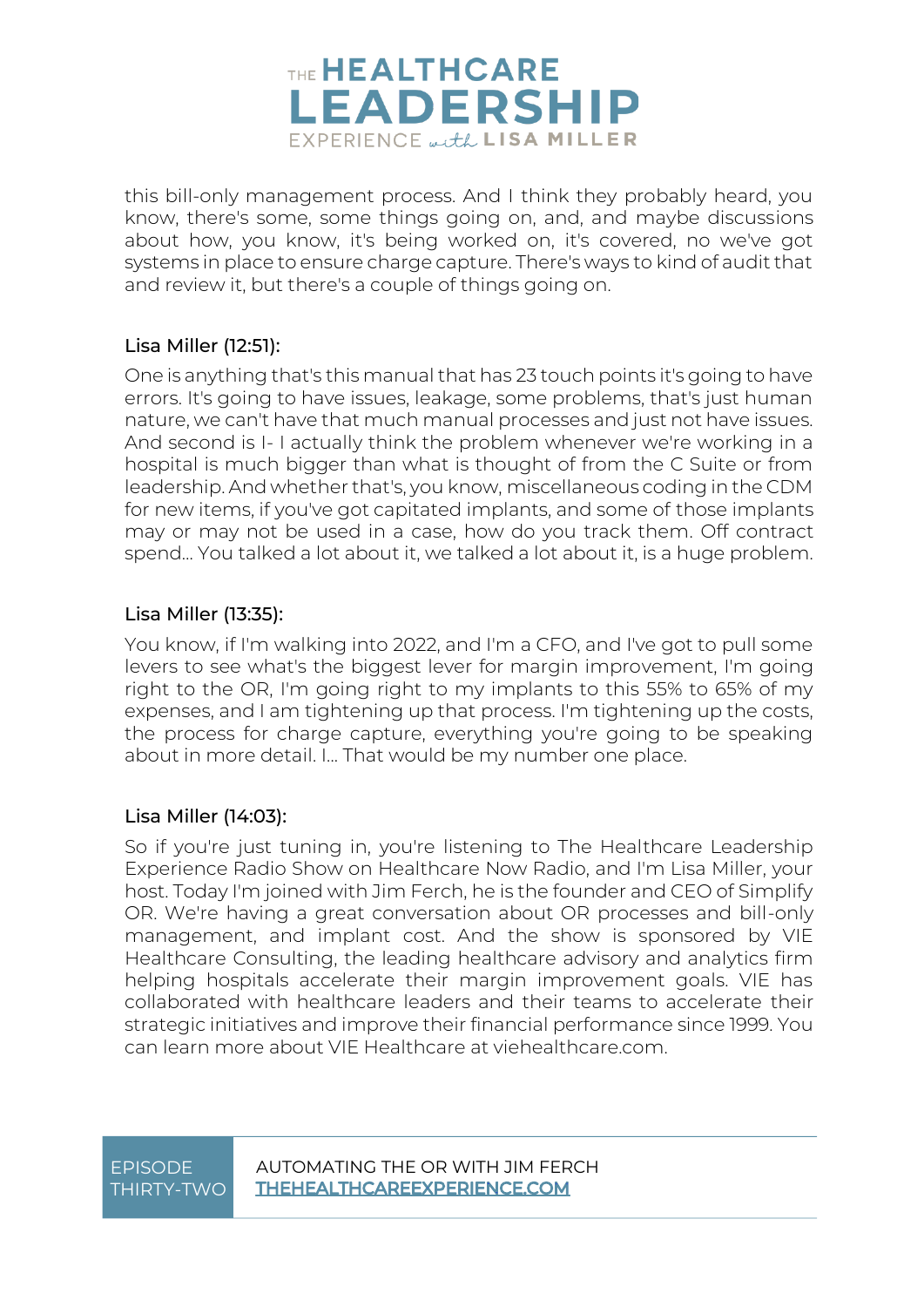

#### Lisa Miller [\(14:46\)](https://www.rev.com/transcript-editor/Edit?token=SptoFXFpkgKod8j_O4P7T_WFWFqCjYWvkD4L0UoIfBcsJDLWa56uLp1uJzwh695gCsKgj-o_xVBC-wgsZsNAAG3wisk&loadFrom=DocumentDeeplink&ts=886.28):

So Jim, I want to talk a little bit about the, you know, return on investment or the investment piece because hospitals hear capital technology, they hear costs, they think "okay, we've just come out of some pretty heavy times with the pandemic. And you know, now we're kind of in a situation again, and we really kind of have to punt any new investments." You know, I'm a big believer in self-funded investments or investments that you prove their performance-based or there's a really proven ROI. So can you talk about the return on this investment?

#### Jim Ferch [\(15:19\)](https://www.rev.com/transcript-editor/Edit?token=-TN3IRll7HEo4JITDlEs5X9OUNqMDLptMWJl5DAE6L4mDrvUyzNdr93FewGiaqrTcy-tUS-R6LlhK4o-4nyo66OV75w&loadFrom=DocumentDeeplink&ts=919.75):

I sure can, thanks. So in today's world, you could have anywhere from 10 to 25, different implant manufacturers and implant manufacturers' reps, visiting your ORs, or your cath labs, or your women's center every month. Each one of those vendor reps have their own way of documenting, uh, a case and, and providing that to your hospital to wade through and charge it correctly, and ensure that you're, uh, creating a PO to your contract pricing. So what we've done, Lisa, is we've created a provider-driven implant revenue process that ensures implant vendor contract compliance, patient account charging, and charging compliance.

#### Jim Ferch [\(16:01\)](https://www.rev.com/transcript-editor/Edit?token=bhujr4scH74nOX1t9DF_1BLJFdABmbmcgW_GVAMb4XAKAGQKSp-uysldMLvum9LTP_sXGC0iKsQF2YPpiTN9YR3xby0&loadFrom=DocumentDeeplink&ts=961.49):

There's no manual touch points in our process today, where you mentioned earlier, you know, we can have meetings, we can look at processes, but over time, those manual processes tend to lacks in ways that aren't, uh, 100% achieving their goal. When you put a solution in place, like Simplify OR, we've actually looked at all the workflows for implant documentation and created automatic workflows to be able to document those cases correctly, and get invoices from manufacturers that actually match our PO file, which is contract pricing.

#### Jim Ferch [\(16:38\)](https://www.rev.com/transcript-editor/Edit?token=YBHE0HVeGAB41yEnOOqfxNT7ZrAEPW0KD1_a3kst1fb72vHvoBiS8be8n1mdPL8Vs75rFSG_qGTA6UQx8DpOeMg8esg&loadFrom=DocumentDeeplink&ts=998.36):

So if you look at an ROI with Simplify OR, I talked earlier about a circulating nurse running over to the computer, spending time in that surgery suite, updating the patient account chart, right? Let's say that takes 5 to 10 minutes, then she walks up to the charge nurse desk and she hands that implant write-up off to the charge nurse who spends all day doing nothing

| <b>EPISODE</b> |  |
|----------------|--|
| THIRTY-TWO     |  |

AUTOMATING THE OR WITH JIM FFRCH **THEHEALTHCAREEXPERIENCE.COM**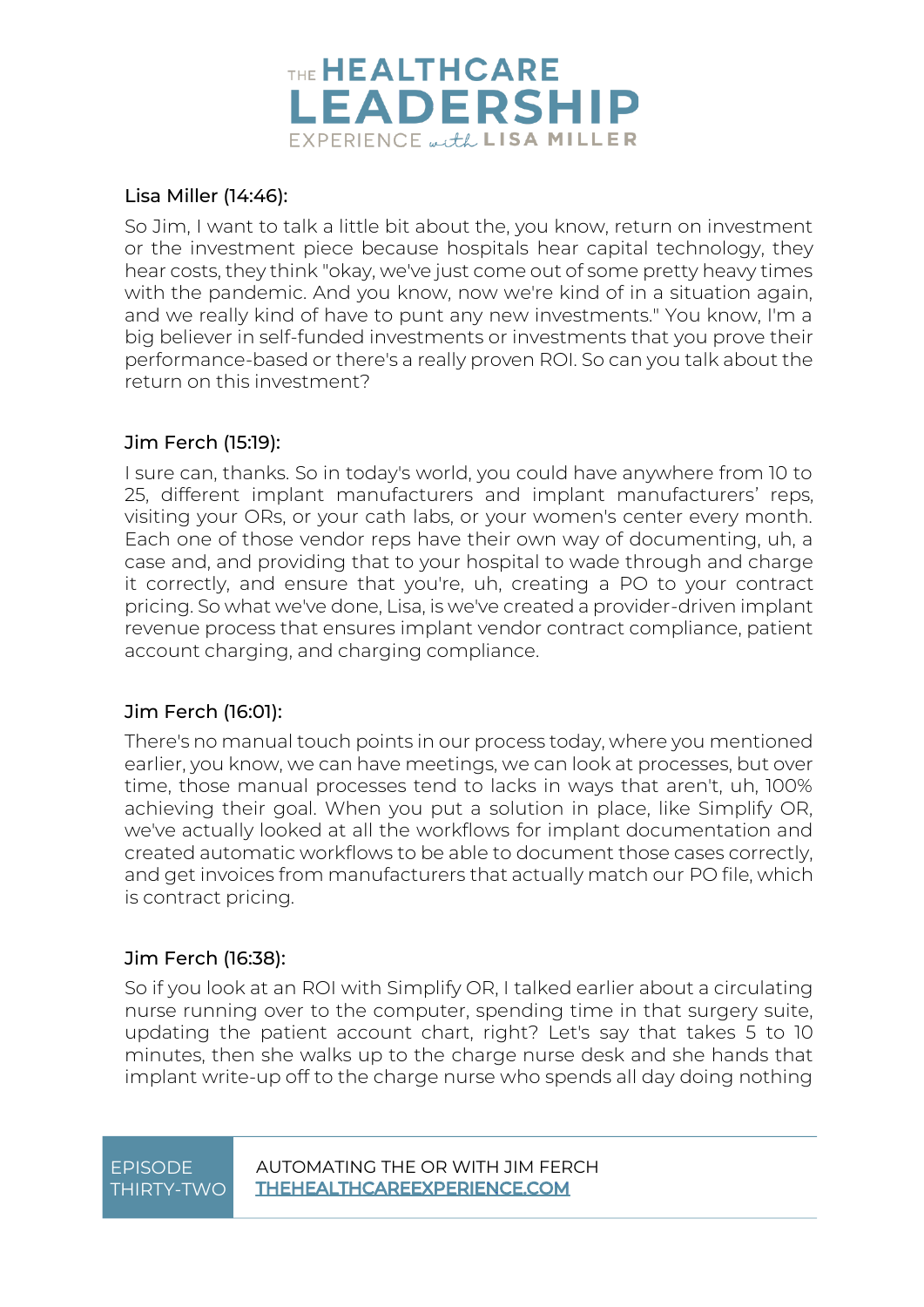

but looking up charge numbers, calling purchasing for charge number, purchasing, calling the vendor app saying "hey, this isn't the contract pricing." Patient financial services having to create charge numbers, all those manual steps take time.

#### Jim Ferch [\(17:18\)](https://www.rev.com/transcript-editor/Edit?token=rW7w0wZpy12lEaItPxXHRRQJSgOdU0iaExz0EZgWEH6DsZ0IEgYXRp_kALskQeF17d8nV6XwW1tyr4WZ_LCWZCNsyX0&loadFrom=DocumentDeeplink&ts=1038.9):

So before I even built this platform, I reviewed a month's worth of orthopedic cases. And what I found, Lisa, is there was huge gaps relative to what was actually those stickers on that implant write-up, compared to how that patient account got charged. And there was also gaps relative to what the vendor rep put down on pricing for that implant case versus our contract pricing. So I would say there's, you know, the opportunity when you use my platform is you, you're ensuring implant vendor contract compliance, and you're ensuring that every implant that gets implanted into that patient, again, whether it's the cath lab, the women's center, or the OR, you're documenting that case, to the correct charge number, and ensuring that you're capturing all the billable charges for that case.

#### Lisa Miller [\(18:14\)](https://www.rev.com/transcript-editor/Edit?token=MveYESF4jJD9fXbFaYOx-Dq_pTOUprRw4rgw8oeTIpr0jDXVkY_4BPqGhFQFyitIiCzFL21LFfvs1ERA0lVfAB8myiY&loadFrom=DocumentDeeplink&ts=1094.8):

So I have a couple of thoughts on that. And, and the ROI, just, you know, whether that's a, a 10% improvement, 15% improvement, I mean, it could be an improvement on leakage in terms of revenue leakage, or missed cost savings, because you're off-contract or not getting the right pricing. I mean, there's just, there's so many ways to kind of pull together an ROI or opportunities, I certainly feel like this is again, you know, an area as we started 2022, that it should be audited. You- you know, hospital leaders should really kind of, you know, whether you can do that internally, or you want to bring on a company like VIE, we can help kind of audit that process to see where those gaps are. And certainly, you know, working with you, Jim, on understanding how a proven technology based on a, on an audit can really improve and close those gaps.

#### Lisa Miller [\(19:07\)](https://www.rev.com/transcript-editor/Edit?token=Mk7sL4XqcUnkGXR0-IvJK5OIM85NIdP8gINcyPbrCUNvgieA4wkuEX9whXkIt-d42aS6dR0lAGkeKM75ENv6IHFW1Rk&loadFrom=DocumentDeeplink&ts=1147.08):

So you know, I think that's really important, because proven technology will help us as we have staffing issues, as the margin constraints continue to kind of challenge us. And, you know, this is an area where you can really, you know, hospitals can really gain some leverage. So I'd be interested in hearing from you some feedback, some of your clients give to you, you

| EPISODE    |  |
|------------|--|
| THIRTY-TWO |  |

AUTOMATING THE OR WITH JIM FERCH **THEHEALTHCAREEXPERIENCE.COM**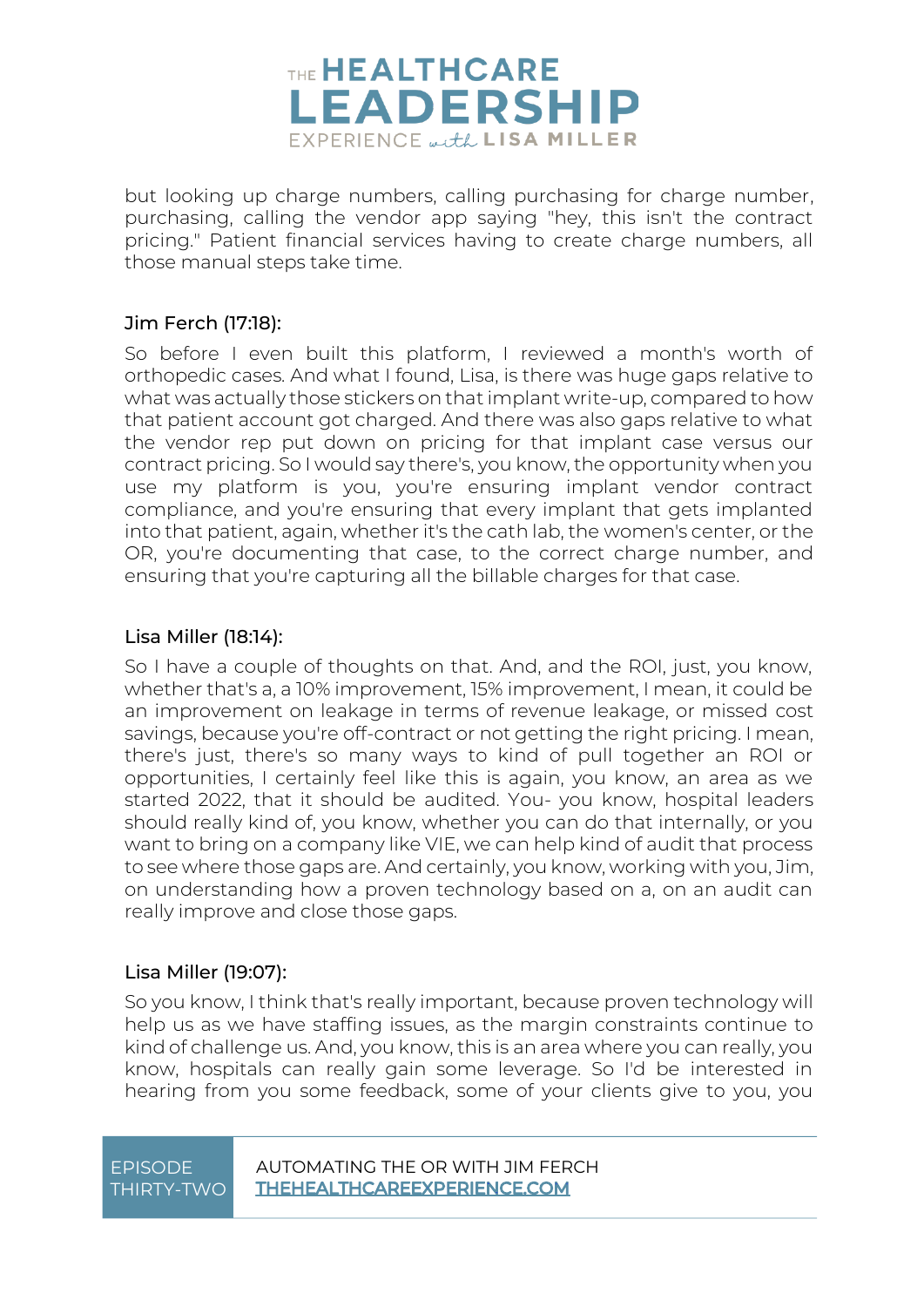

know, just different things that you might hear. I'm sure, you know, there's a relief, you know, not having to do as much paperwork or this is all done in the backend. I mean, you know, can you give me some of your frontline experience on what those users say to you once this is put in place in a hospital?

#### Jim Ferch [\(19:46\)](https://www.rev.com/transcript-editor/Edit?token=_bSTy47zq4AAgXOkQ97XUrm0_hatds9LpvoRYG4LLJ_BQ4txcFG3VMSyUPYncnNukoU4cFJKSJA6DriYw8SV0cJQE9g&loadFrom=DocumentDeeplink&ts=1186.33):

Yeah, yeah. It's wonderful feedback, and I think one of the rewards of building this, is hearing that feedback. It's really, uh, great to hear you know, the nursing staff talk about you know, patient care, instead of documenting implant cases. It's wonderful to, uh, you know, for my supply chain folks not to be arguing with vendor reps over costs for implants that were put in last week, right? So all those manual touch points are, are really benefit the charge nurses, the circulating nurses, um, because they're not spending that time documenting cases, they can spend that time with more orthopedic cases, more implant cases.

#### Jim Ferch [\(20:28\)](https://www.rev.com/transcript-editor/Edit?token=HdJU5xZmQGLuA3GKNwxU8GIgKVqdICNod4w-pnenFYu-NFCwLyt5YHWzDKvHtpOLT74HF_CUqf9SjnlwXj54fljOqnQ&loadFrom=DocumentDeeplink&ts=1228.29):

And on the flip side of that, Lisa, most of the distributors for implants have phone calls weekly with their regional sales reps. And the reps that used our platform loved it, because as soon as the case was completed, when the nurse approved the case, on the application, we automatically send a CSV file to the vendor, or the distributor, or both ,with the case usage and the contract costs. So there's no, there's no arguing back and forth anymore relative to pricing, because like I mentioned earlier, it's a provider-driven process now, it's not driven by implant manufacturers and implant vendor reps. So it's a standardized process that streamlines implant documentation and implant revenue streams. It really takes the burden, I, I would say, off of the charge nurses and circulating nurses to do it right every time. Because we literally had meetings every month, and reviewed implant write-ups to patient account charges, and implant write-ups to PO's and invoices. Like you would do when you go in and do an audit, right? So I think from a hospital perspective, we loved it, because we took all those manual processes, and we automated them to really yield back the time in documenting cases back to the providers where they can focus on patient care.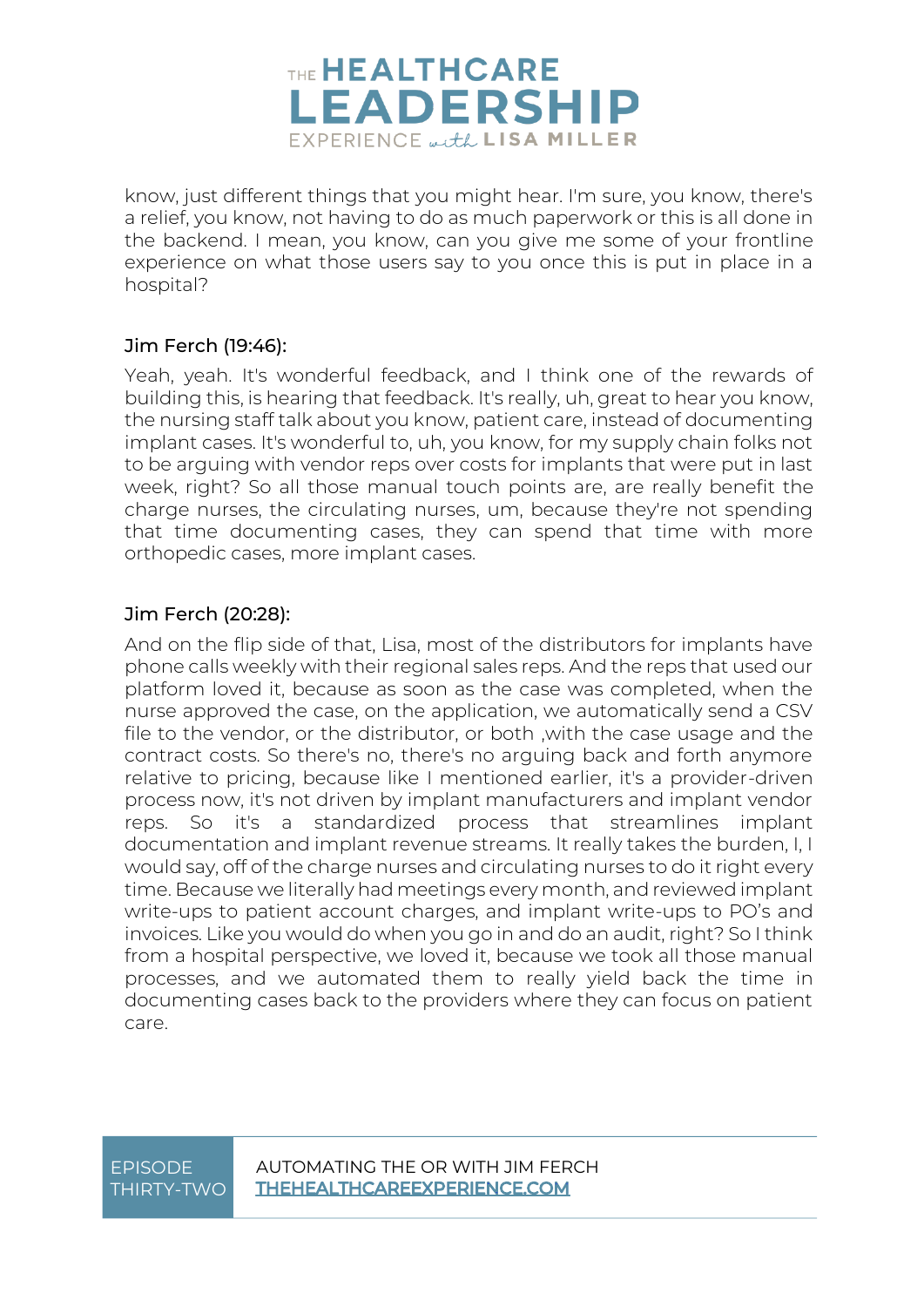

#### Lisa Miller [\(21:53\)](https://www.rev.com/transcript-editor/Edit?token=xEX5mAWin7RZzDsP2rUyilJ46XSwAoLeVgWHmbYn-jMGpRbMdboam_om5FciSSljsOzvvTVPKHUgQkfKn7SXlIoNYHA&loadFrom=DocumentDeeplink&ts=1313.93):

Yeah, and I love the provider-driven process. So you know, for us at VIE, we talk a lot about on the purchase services side that because it's so hard to get to the line item data that's on the invoices, we're extracting and analyzing and giving that to a hospitals. If they're not using a technology in order to automate the process like we have, they've got to rely on the vendor for the data. And I... Every single time we see the vendor-provided data versus the invoice date, it's wrong. There's never ever been a match, 22 years it's never been a match. And our thinking here is, and our approach is different. We want a provider-driven data provider driven process like you talked about.

#### Lisa Miller [\(22:33\)](https://www.rev.com/transcript-editor/Edit?token=IE5WFliFO907rA3TYrxOkr_m67pzYKVwheMwCHv0f1YjXDyVLVbW4icsm89DHn-0HjXKjh3xbiXehMP-Kn_q67NYsOw&loadFrom=DocumentDeeplink&ts=1353.81):

Hospitals have to be self-reliant with their data, what... If those are payables or what, what's been consumed, they have to be reliant and standardizing that process is so important. You're giving hospitals the ability to really control costs to maximize revenue, because right now they're, they're putting so much effort. I mean, a- and this is not an indictment of the hospitals. It's just so manual, no one has come up with a solution until you have and they're just... It's, it's like maintaining failure work, right?

#### Lisa Miller [\(23:03\)](https://www.rev.com/transcript-editor/Edit?token=mPXBxHfTHk9Anp5CLDal65yj8tT2fIiZYqWA_FzgksUTCnRWRxziwgQU4id65-ckqCxKsf4Q6ceC_dBqQ6AVUXsbqT8&loadFrom=DocumentDeeplink&ts=1383.59):

You know, it's... How do we put in... Have all these meetings and touch points, and checks and rechecks, with people to make sure we're capturing all these opportunities? Versus let's put in a standardized technology, automated process, and make it a provider-driven process. So I love that, Jim, and I want to have you back on the show, because I want to go a little bit deeper into your work. You're doing some great things, hospitals are really been able to achieve some great savings and process improvements. And really on the revenue side, as payers require documentation on implants, you're also making it easier for hospitals to send through proven documentation to payers, managed care payer. So there's so many benefits, and if you can share with the audience, as we wrap up today, and looking forward to having you back, where they can reach you, Jim? And you know how, they can get a hold of you. I know you're easy to work with, you do some great proof of concept work, you're helping hospitals, your heart is in the right place. And you know, I'd love for our listeners to be able to reach out to you.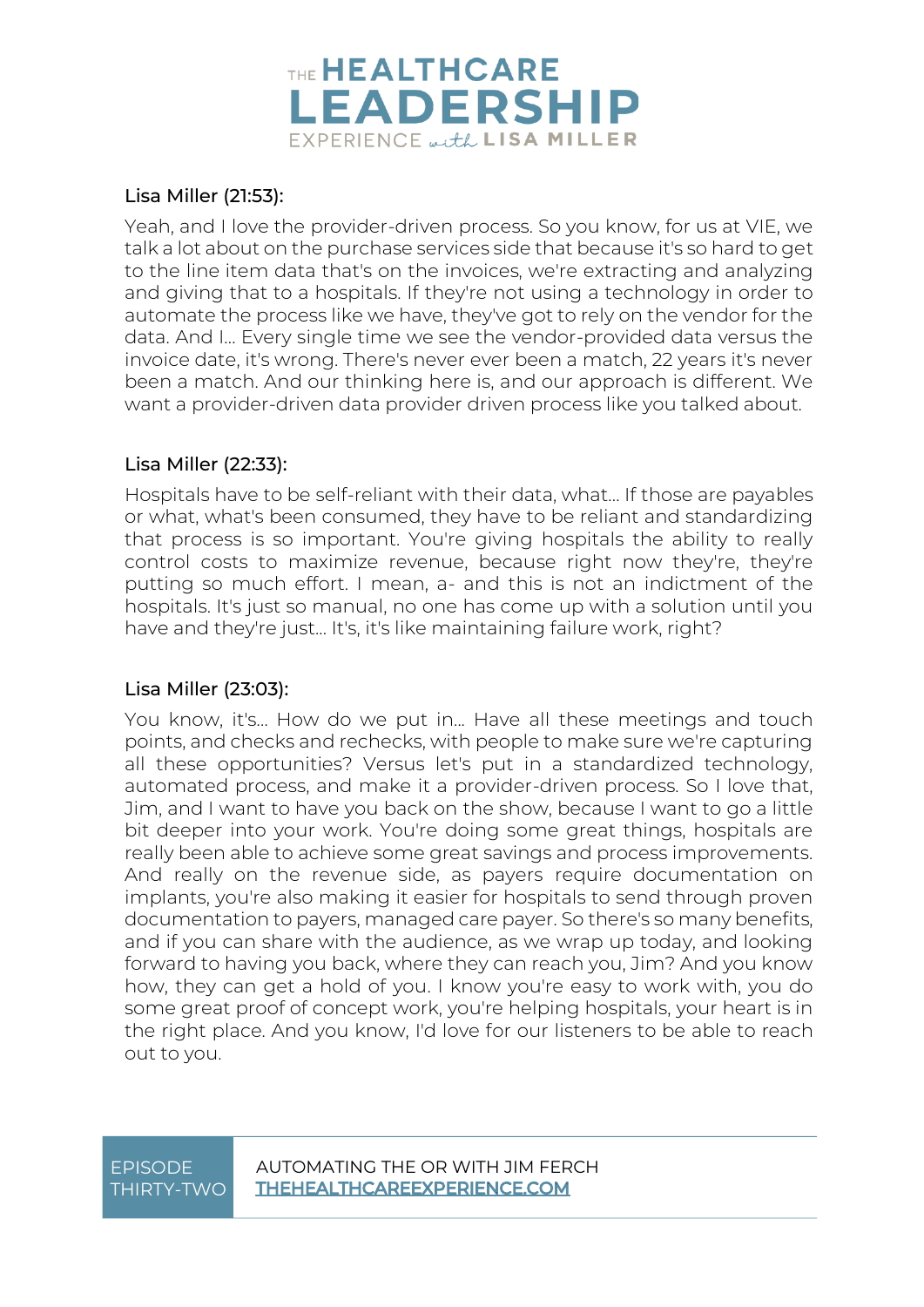

#### Jim Ferch [\(24:10\)](https://www.rev.com/transcript-editor/Edit?token=mqfwyyY6N2lqI6Y_JknUD1PHP1MWiPrMf2HtC3zy0zLmOZBW3crYabrQqVj6gCYf9nvLkF1vZQHy3SnQmFHxuxpWZgk&loadFrom=DocumentDeeplink&ts=1450.61):

Well, first off, thanks for your time today, Lisa, and the opportunity to speak with you and your audience, I, I really do appreciate it. The providers can reach out to me on LinkedIn, they can go to simplifyor.com. Those are two spots I spend a lot of time on, especially LinkedIn. LinkedIn is a great platform to, uh, push my message out to the provider base. And again, thank you for your time today.

#### Lisa Miller [\(24:32\)](https://www.rev.com/transcript-editor/Edit?token=yFCQEGCBIRvSS5QgCYdLfXOTifkBVXsltQIIyT5bWbp_GGFbvVr_UkG7UAxmLeuwognCh0FxmtsMY-hlYnGcf1oytdY&loadFrom=DocumentDeeplink&ts=1472.77):

That was great, Jim, and you are doing some really cool things because you're given some nice case examples. Folks should really kind of check you out on LinkedIn because you're doing some videos, and giving a lot of educational information, and I actually watched them, and I love it. You're really providing a great service and technology, and hospitals need it now more than ever. So I'd like to wrap up today's show and thank everyone for listening.

We have some great shows coming up in the month of January, February, and March, and on all kinds of interesting conversations. Next week's show, we're going to be talking about the patient experience. It's going to be a, a really fascinating new approach on what you might be able to do in your own hospital. Again, you've listened to The Healthcare Leadership Experience Radio Show on HealthcareNow Radio. I'm Lisa Miller, look forward to you continuing listening to our show. Thank you.

#### Speaker 1 [\(25:28\)](https://www.rev.com/transcript-editor/Edit?token=INboQOx1FwxjJ6YHrsw506tVmq4lELLZS01OfcKfNZ1WdzlJKkizNz7JKIdK_39HMljOp4mol0ONu7HSSw58W6tWClY&loadFrom=DocumentDeeplink&ts=1528.28):

Thank you for joining Lisa Miller for this episode of The Healthcare Leadership Experience Radio Show sponsored by VIE Healthcare consulting. If you enjoyed the show, subscribe so you can automatically get notified when new shows premiere weekly. Don't forget to leave us a review, so more healthcare leaders like you can discover us. This show is on HealthcareNow Radio, Apple Podcast, Stitcher, Spotify, Pandora, and other major podcast platforms.

To reach out to Lisa personally, you can join the conversation on LinkedIn where Lisa continues to have discussions on the business of health care. You can find links to Lisa's other social platforms in the show notes or at viehealthcare.com. The Healthcare Leadership Experience Radio Show is the think differently communication for health care leaders, and we are

#### EPISODE AUTOMATING THE OR WITH JIM FERCH THIRTY-TWO **THEHEALTHCAREEXPERIENCE.COM**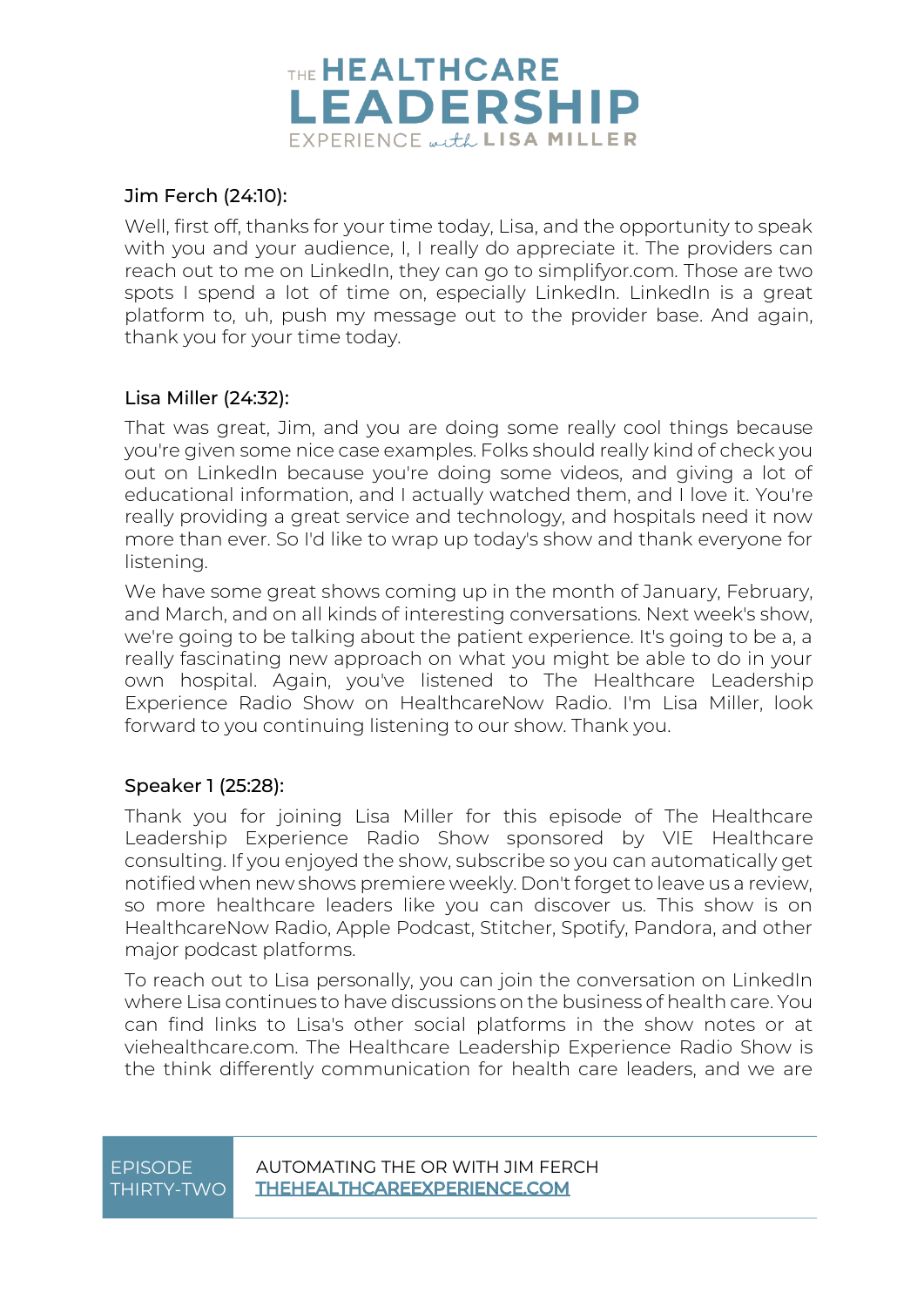

honored to have you tune in. Join us next week for another episode of The Healthcare Leadership Experience Radio Show.

#### Leah [\(26:22\)](https://www.rev.com/transcript-editor/Edit?token=6fATlUNGCGnqbiR9OuintR_iWkp2rWcbHGyzle3EhhKqIxKXxjHk9bdvq5DWJZxxgJO9vRTOgmeYTYxBD8ZT-_cZgzk&loadFrom=DocumentDeeplink&ts=1582.4):

Hi, this is Leah. You are listening to my mom's podcast, The Healthcare Leadership Experience.

#### Fernando [\(26:29\)](https://www.rev.com/transcript-editor/Edit?token=w-K7qiwGMHPkvmP1Php6blxb-DhhVehHI3pAdFO5r8xrMn6NnQVo_LCGu5R1U0jSdYEwtfzlSYl8Ci8DztgMhG1gyYI&loadFrom=DocumentDeeplink&ts=1589.51):

Hi, this is Fernando. Who likes to speak with my mom, just email her.